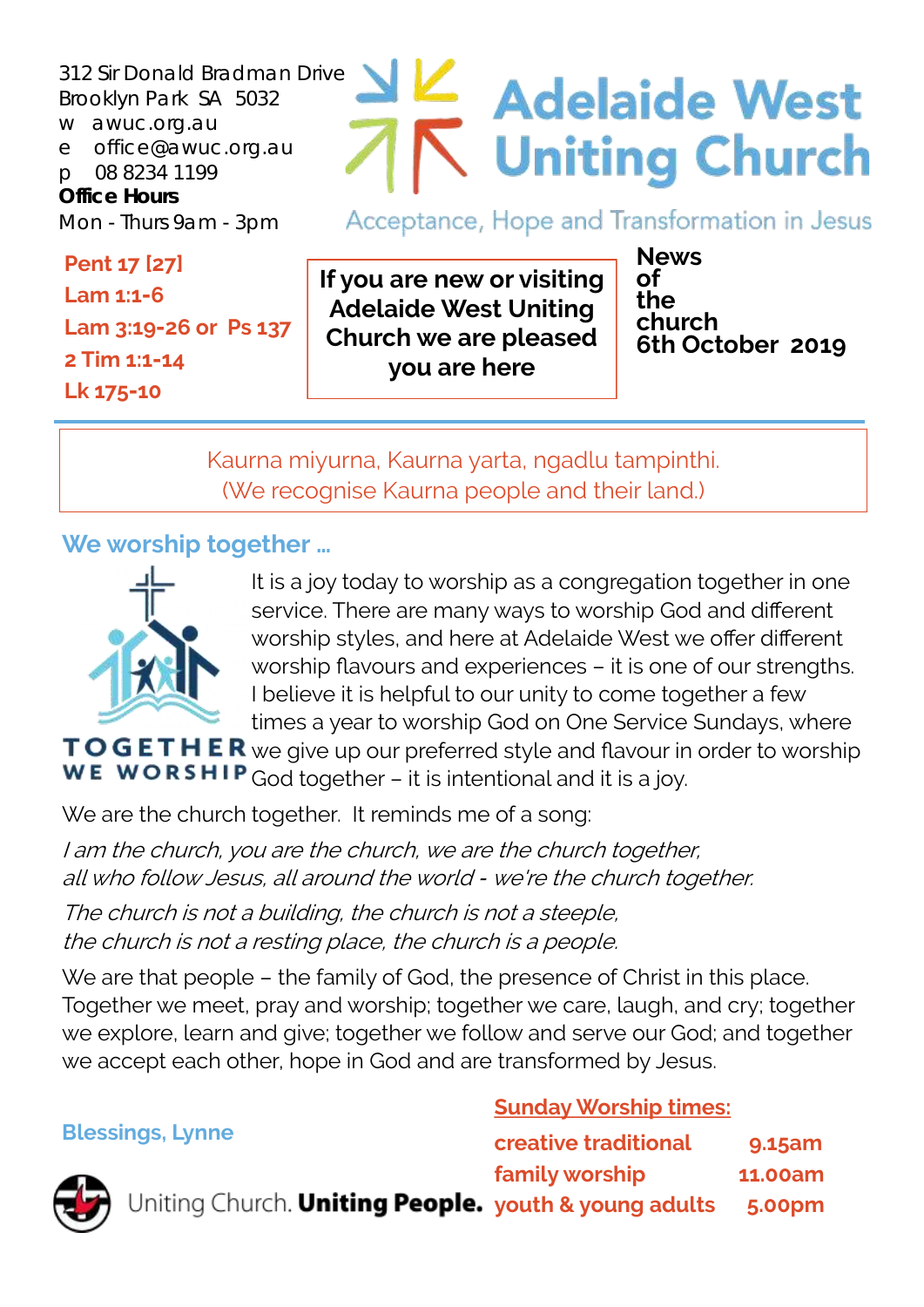

## **Welcome to Worship**

Today our Kids' Space leaders are having a well-deserved break! We get to celebrate worship all together at 10am today. Don't forget we have the Colin Buchanan concerts here **THIS** Thursday 10

October there will be two concerts at 9.30am and at 12.30pm. Tickets are available from Koorong bookshop or going to their website.

Kids' Space resumes on Sunday 20th October.

## **Blessings, Lorraine, Children and Family Pastor**



Thank you to those who helped and are helping with the hot and stinky work of spreading the mulch around our garden. Your ministry & care is appreciated!

#weservetogether!

### **No bus on 13 October**

Unfortunately we are not able to offer the bus run next Sunday. We have people in Lockleys, Brooklyn Park and Fulham Gardens that would be very grateful for a lift to church on 13/10/19. If you are able to help with this, please see Wendy B after the service today or ring the office during office hours. Thank you

## **SUPPORT FOR INDIGENOUS LITERACY PROGRAMME**

Our church has raised \$3,025 for the Indigenous Literacy Programme for children with 2 events this year, a concert and a dinner. Thank you to all who helped organise these events and to all who supported them. We invite members and connect groups to join us by organising fundraising events such as morning teas, cake stalls, Sunday lunches, BBQs, high teas or garden parties to raise funds for this important cause. We are planning two major fundraising events each year.

Contact Sue or Kent Beard for further information.



**Fridays in term time, 6.30pm - 9.30pm @ church** All youth in years 7 to 12 welcome Shared tea \$5

**All** welcome including friends!

EY Sunday is every Sunday during the 11am service, except for the first Sunday in the month – for years 7 to 9.

Questions/comments – contact Lynne 0439 600 220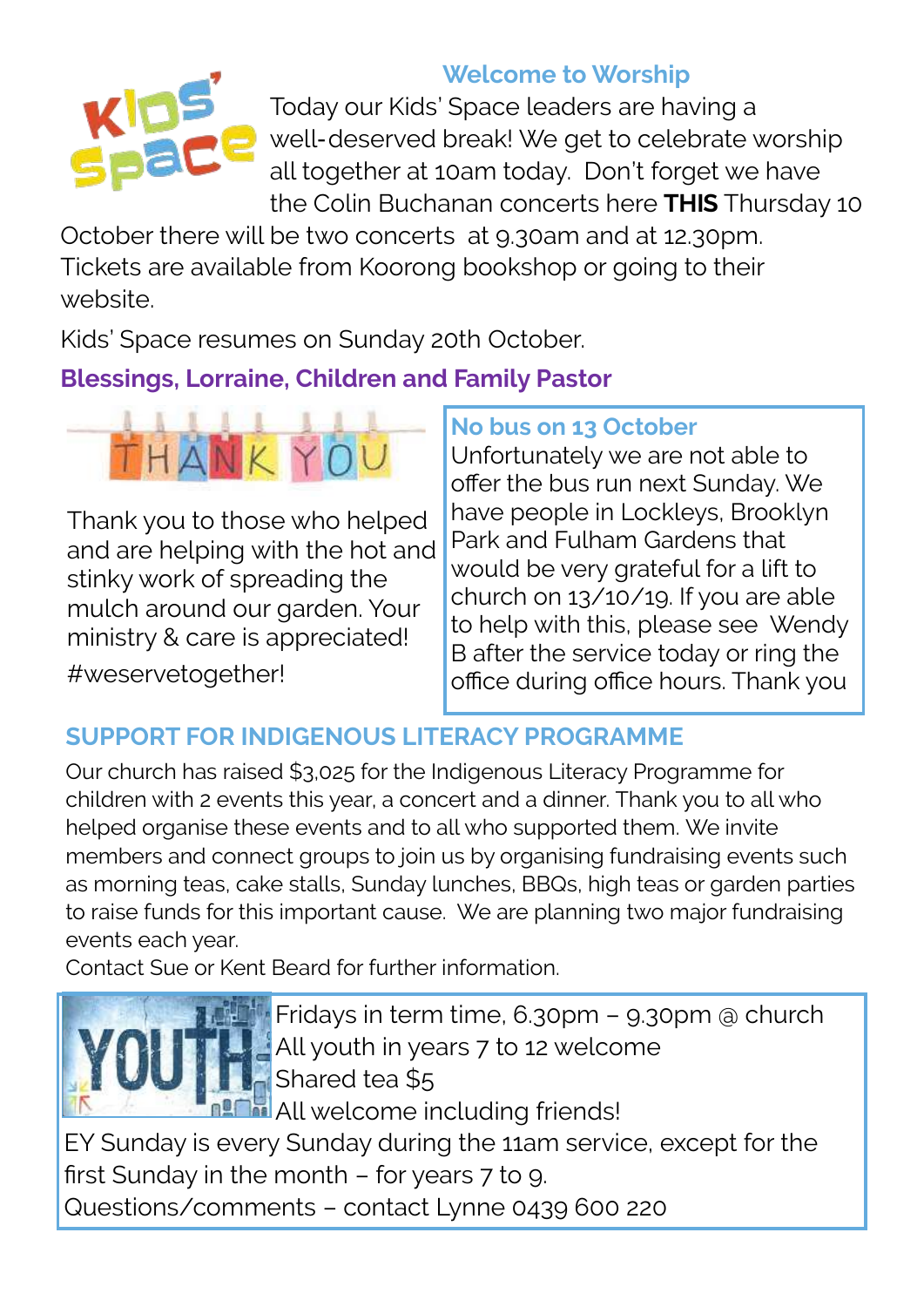#### **Upcoming events**

**9 Oct** — Evening Fellowship AGM

- **10 Oct**  Colin Buchanan concert
- **12 Oct**  SA Youth Fest 'Lost / Found' formerly SAYCO
- **26 Oct**  Community Fair

#### **Instagram**

Our church is now on Instagram – search 'Adelaide West UC' to follow.



## **Evening Fellowship change of program**

The 9 October meeting has been changed to the Annual General Meeting .

After the AGM has been conducted, a mystery program will take place!

| <b>PRAYER POINTS</b> |                                                                  |  |
|----------------------|------------------------------------------------------------------|--|
| <b>MON</b>           | Ministry team, staff, Church Council,<br>volunteers              |  |
| <b>TUES</b>          | Preparations for Community Fair                                  |  |
| WED                  | Evening Fellowship                                               |  |
| THU                  | Colin Buchanan concert                                           |  |
| <b>FRI</b>           | Set up for Lost/Found youth festival                             |  |
| <b>SAT</b>           | Lost/Found youth festival (formerly<br>SAYCO) - at Adelaide West |  |
| <b>SUN</b>           | Sunday services (3)                                              |  |



#### **Its time to start thinking about our Community Fair.**

- Get those seedlings potted ready for the Plant Stall. See Cathy Harris if you would like to donate or help out on the stall
- David Bailey will be organising the Book Stall. He's looking for books, DVDs, CDs, bring to church office. No magazines, encyclopedias, or videos.
	- Feeling crafty? See Judy Johnston if you have crafted items to donate or if you can help out on the stall.
- . If you're happy to bake or donate food for Produce Stall please let Kylie Roberts know
- Got muscles? We'll be needing some brawn for set up and pack down.

Please contact Louise W at the office or Belinda W if you can help out in any other way.